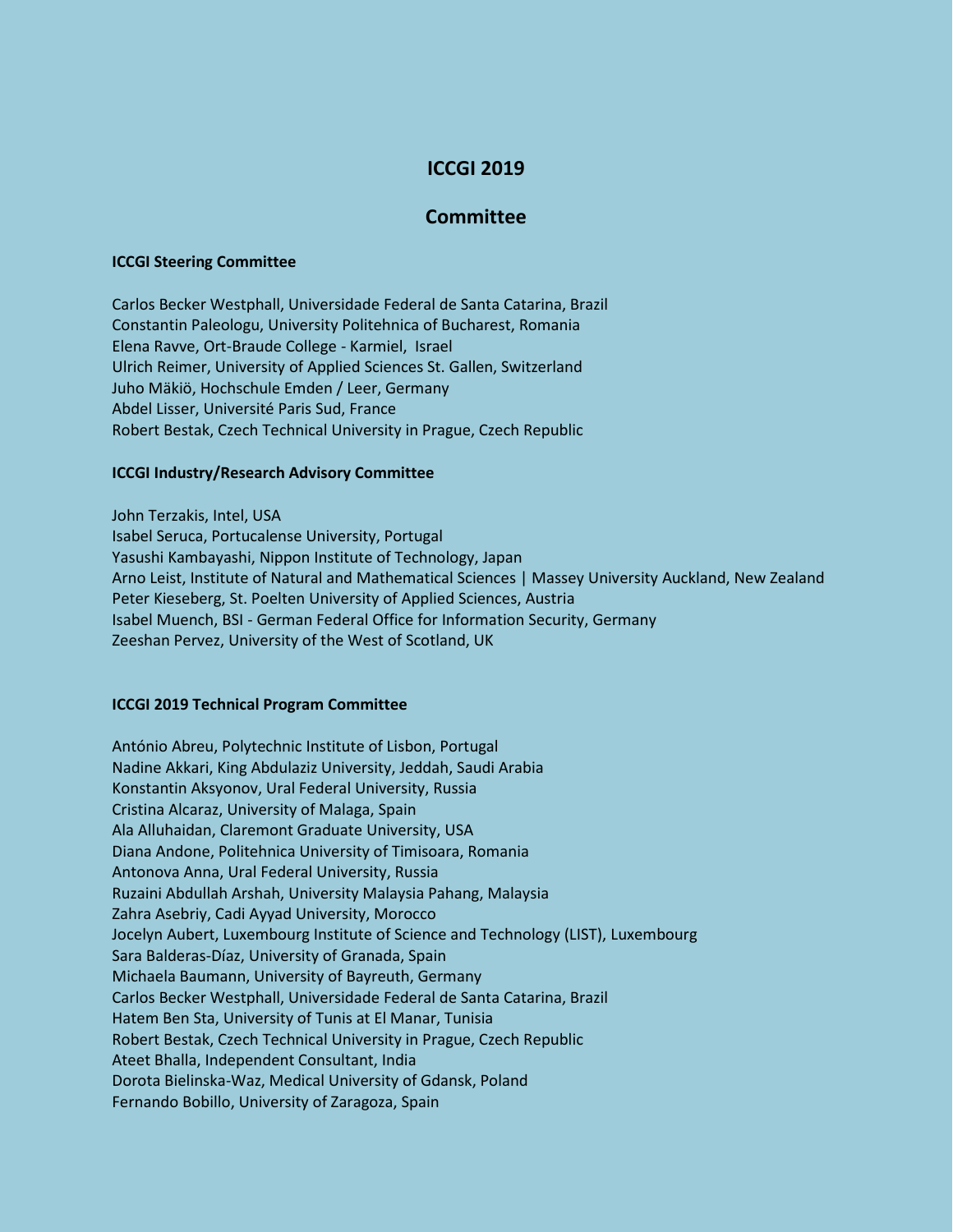Mihai Boicu, George Mason University, USA Eugen Borcoci, University "Politehnica" of Bucharest (UPB), Romania Leonardo Botega, University Centre Eurípides of Marília (UNIVEM), Brazil Jean-Louis Boulanger, CERTIFER, France Christos J. Bouras, University of Patras, Greece Rustam Burnashev, Kazan Federal University, Russia Xiaoqiang Cai, The Chinese University of Hong Kong (Shenzhen), P. R. China Maiga Chang, Athabasca University, Canada Mu-Song Chen, Da-Yeh University, Taiwan Albert M. K. Cheng, University of Houston, USA Yung Ryn (Elisha) Choe, Sandia National Laboratories, Livermore, USA Rebeca Cortazar, University of Deusto, Spain Beata Czarnacka-Chrobot, Warsaw School of Economics, Poland Mirela Danubianu, "Stefan cel Mare" University of Suceava, Romania Moussa Diallo, University Cheikh Anta Diop of Dakar, Senegal António Dourado, University of Coimbra, Portugal Hans-Dieter Ehrich, Technische Universität Braunschweig, Germany Samuel Ekundayo, Eastern Institute of Technology, New Zealand Mohammed Nabil El Korso, Paris Nanterre University, France Ahmed El Oualkadi, Abdelmalek Essaadi University, Morocco Sylvia Encheva, Western Norway University of Applied Sciences, Norway Manuel Filipe Santos, University of Minho, Portugal Rita Francese, Università di Salerno - Fisciano, Italy Dirk Frosch-Wilke, University of Applied Sciences Kiel, Germany Félix J. García, University of Murcia, Spain Joy Garfield, University of Worcester, UK Olga Georgieva, Sofia University "St. Kl. Ohridski", Bulgaria Katja Gilly de la Sierra - Llamazares, Universidad Miguel Hernández, Spain Apostolos Gkamas, University Ecclesiastical Academy of Vella of Ioannina, Greece Mikhail Gofman, California State University, Fullerton Mario Goldenbaum, Princeton University, USA William Grosky, University of Michigan-Dearborn, USA Carlos Guerrero, University of Balearic Islands, Spain Gabriel Guerrero-Contreras, University of Cádiz, Spain Christophe Guyeux, Femto ST Institute | UMR 6173 CNRS | University of Bourgogne Franche-Comté, France Maki K. Habib, The American University in Cairo, Egypt Petr Hanáček, Brno University of Technology, Czech Republic Fei Hao, Shaanxi Normal University, China Abolfazl Hashemi, University of Texas at Austin, USA Wladyslaw Homenda, Warsaw University of Technology, Poland Tzung-Pei Hong, National University of Kaohsiung, Taiwan Wei-Chiang Hong, School of Education Intelligent Technology - Jiangsu Normal University, China Vitalyi Igorevich Talanin, Institute of Economics & Information Technologies, Zaporozhye, Ukraine Kyoko Iwasawa, Takushoku University, Tokyo, Japan Motoi Iwashita, Chiba Institute of Technology, Japan Abdelilah Jilbab, Mohammed V University in Rabat, Morocco Maria João Ferreira, Universidade Portucalense, Portugal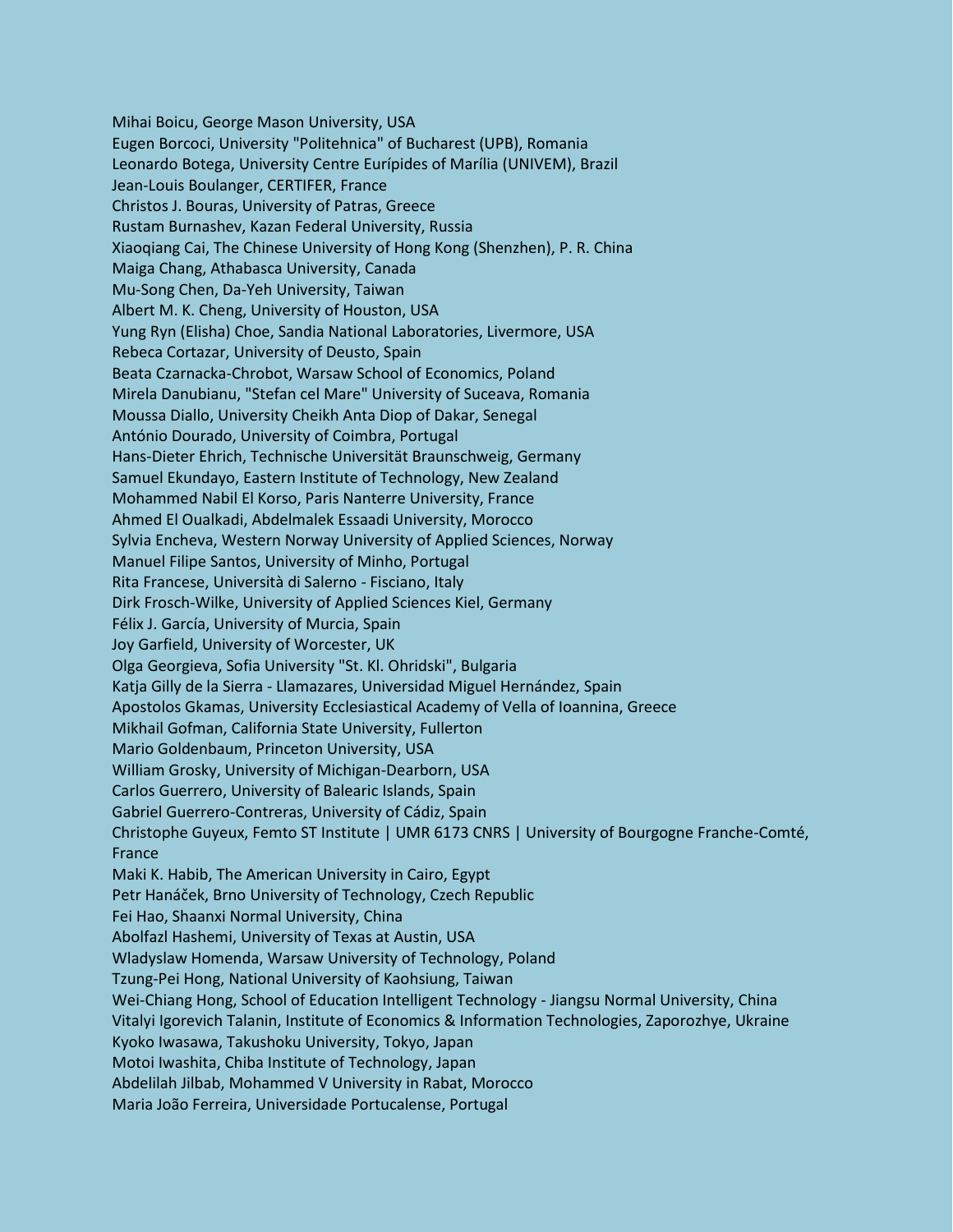Imed Kacem, Université de Lorraine, France Yasushi Kambayashi, Nippon Institute of Technology, Japan Georgios Kambourakis, University of the Aegean, Greece Jean Robert Kala Kamdjoug, Université Catholique d'Afrique Centrale | Institut Catholique de Yaoundé, Cameroon Dimitris Kanellopoulos, University of Patras, Greece Paweł Karczmarek, Lublin University of Technology, Poland Andrzej Kasprzak, Wroclaw University of Technology, Poland Peter Kieseberg, St. Poelten University of Applied Sciences, Austria Wojciech Kmiecik, Wroclaw University of Technology, Poland Leszek Koszalka, Wroclaw University of Science and Technology, Poland Piotr A. Kowalski, AGH University of Science and Technology / Systems Research Institute - Polish Academy of Sciences, Poland Panos Kudumakis, Queen Mary University of London, UK Bobby Law, Glasgow Caledonian University, Scotland Arno Leist, Institute of Natural and Mathematical Sciences | Massey University Auckland, New Zealand Yin Leng Tan, Henley Business School | University of Reading, UK Isaac Lera, Universitat de les Illes Balears, Spain Quan-Lin Li, Yanshan University, China Abdel Lisser, Université Paris Sud, France Fernando Luís Almeida, University of Porto & INESC TEC, Portugal Ivan Luković, University of Novi Sad, Serbia Mary Luz Mouronte López, Universidad Francisco de Vitoria - Madrid, Spain Stephane Maag, Institut Mines Telecom / Telecom SudParis, France José Machado, University of Minho, Portugal Olaf Manuel Maennel, TalTech University, Estonia Paulo Maio, School of Engineering (ISEP) of Polytechnic of Porto (IPP), Portugal Juho Mäkiö, Hochschule Emden / Leer, Germany Pedro Malagón, Universidad Politécnica de Madrid, Spain Giuseppe Mangioni, University of Catania, Italy Goreti Marreiros, Instituto Superior de Engenharia do Porto / GECAD, Portugal Constantino Martins, School of Engineering of the Polytechnic Institute of Porto (ISEP / IPP), Portugal Natarajan Meghanathan, Jackson State University, USA Nuno Melão, Instituto Politécnico de Viseu - Escola Superior de Tecnologia e Gestão de Viseu, Portugal Abdelkrim Meziane, Research Center in Scientific and Technical information CERIST, Algeria Angelos Michalas, TEI of Western Macedonia, Kastoria, Greece Martin Misut, University of Economics in Bratislava, Slovak Republic Fernando Moreira, Universidade Portucalense Infante D. Henrique, Portugal Mawloud Mosbah, University 20 Août 1955 of Skikda, Algeria Paulo Moura Oliveira, UTAD University | INESC-TEC, Portugal Isabel Muench, BSI - German Federal Office for Information Security, Germany Gyu Myoung Lee, Liverpool John Moores University, UK Antonio Navarro, Universidad Complutense de Madrid, Spain Rafael Nogueras, University of Malaga, Spain Isabel Novo-Corti, Universidade da Coruña, Spain Joshua C. Nwokeji, Gannon University - Erie Pennsylvania, USA Constantin Paleologu, University Politehnica of Bucharest, Romania Thanasis Papaioannou, Athens University of Economics and Business (AUEB), Greece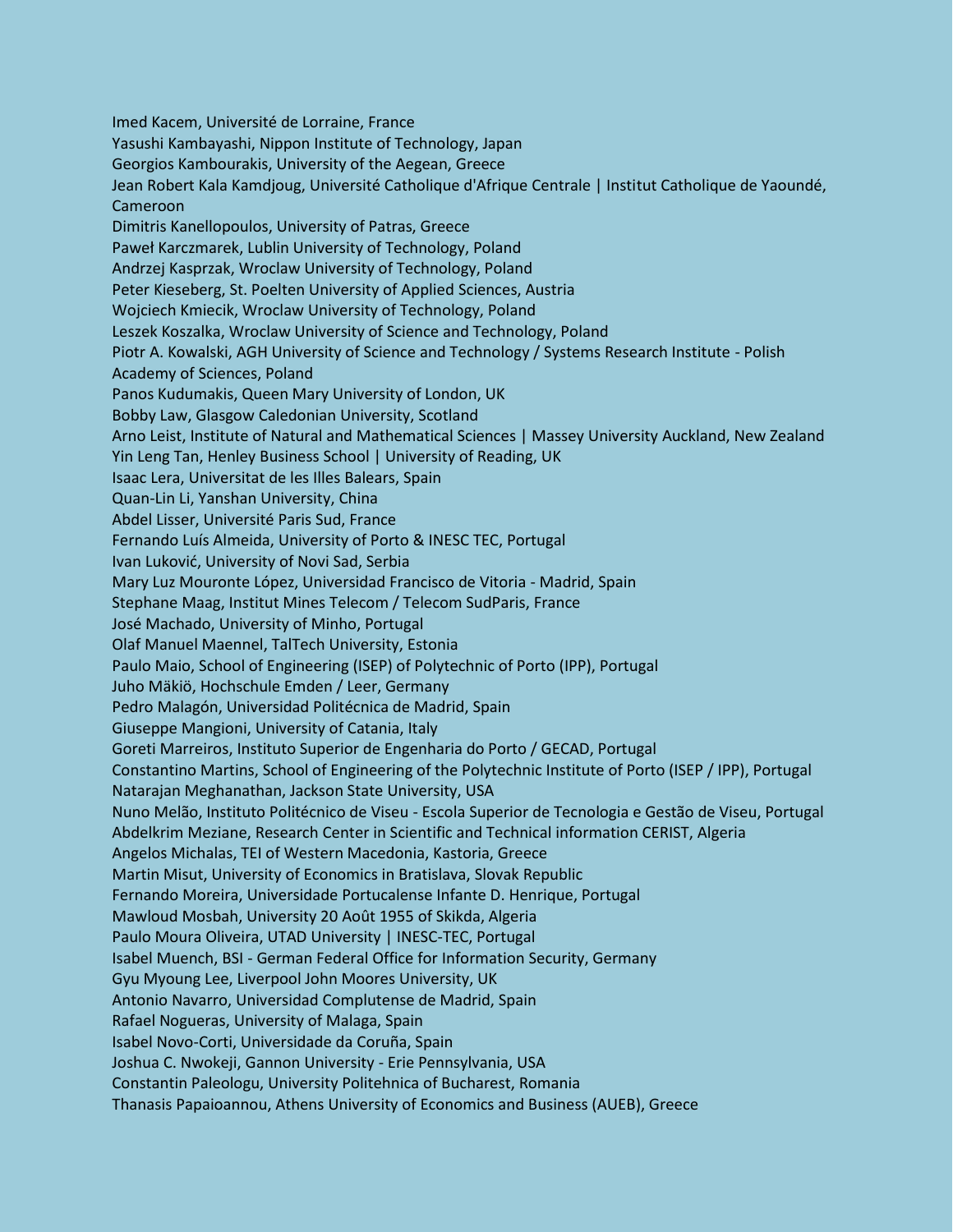Isabel Pedrosa, Coimbra Business School - ISCAC, Portugal Manuel Pérez Cota, Universidad de Vigo, Spain Bernhard Peischl, Institut for Softwaretechnologie | Technische Universität Graz, Austria José Henrique Pereira São Mamede, *Universidade Aberta*, Portugal Zeeshan Pervez, University of the West of Scotland, UK Iwona Pozniak-Koszalka, Wroclaw University of Science and Technology, Poland Shaojie Qiao, College of Information Security Engineering - Chengdu University of Information Technology, China Maria Paula Queluz, Instituto de Telecomunicações | Instituto Superior Técnico/TULisbon, Portugal Kornelije Rabuzinm, University of Zagreb, Croatia Rahim Rahmani, University of Stockholm, Sweden Elena Ravve, Ort-Braude College - Karmiel, Israel Marek Reformat, University of Alberta, Canada Ulrich Reimer, University of Applied Sciences St. Gallen, Switzerland Fernando Reinaldo Ribeiro, Polytechnic Institute of Castelo Branco, Portugal Luis Paulo Reis, University of Minho, Portugal Éric Renault, Institut Mines-Télécom | Télécom SudParis, France Feliz Ribeiro Gouveia, Universidade Fernando, Portugal Ruben Ricart-Sanchez, University of the West of Scotland, UK Michele Risi, University of Salerno, Italy Alvaro Rocha, University of Coimbra, Portugal Michele Ruta, Technical University of Bari, Italy Shrirang Sahasrabudhe, University North Carolina Greensboro, USA Ozgur Koray Sahingoz, Turkish Air Force Academy, Turkey Peter Schartner, Alpen-Adria-Universität Klagenfurt, Austria Ina Schiering, Institut für Information Engineering | Ostfalia Hochschule für angewandte Wissenschaften, Germany Wieland Schwinger, Johannes Kepler University Linz (JKU), Austria Floriano Scioscia, Polytechnic University of Bari, Italy Florence Sèdes, Université Toulouse 3, France Isabel Seruca, Portucalense University, Portugal Martina Šestak, University of Zagreb, Croatia Marc Sevaux, Université de Bretagne-Sud, France Ashok Sharma, TechMahindra, India Luis Silva Rodrigues, Politécnico do Porto / ISCAP, Portugal Kathryn E. Stecke, University of Texas at Dallas, USA Yeong-Tae Song, Towson University, USA Pedro Sousa, University of Minho, Portugal Ali Taalimi, The University of Tennessee at Knoxville, USA John Terzakis, Intel, USA Chrisa Tsinaraki, EU JRC, Italy Ion Tutanescu, University of Pitesti, Romania Laura Varela-Candamio, University of A Coruna, Spain Radu Adrian Vasiu, Politehnica University of Timisoara, Romania Michael Vassilakopoulos, University of Thessaly, Greece Paula Viana, Polytechnic of Porto, School of Engineering and INESC TEC, Portugal Piotr Waz, Medical University of Gdansk, Poland Ewa Więcek-Janka, Poznan University of Technology, Poland